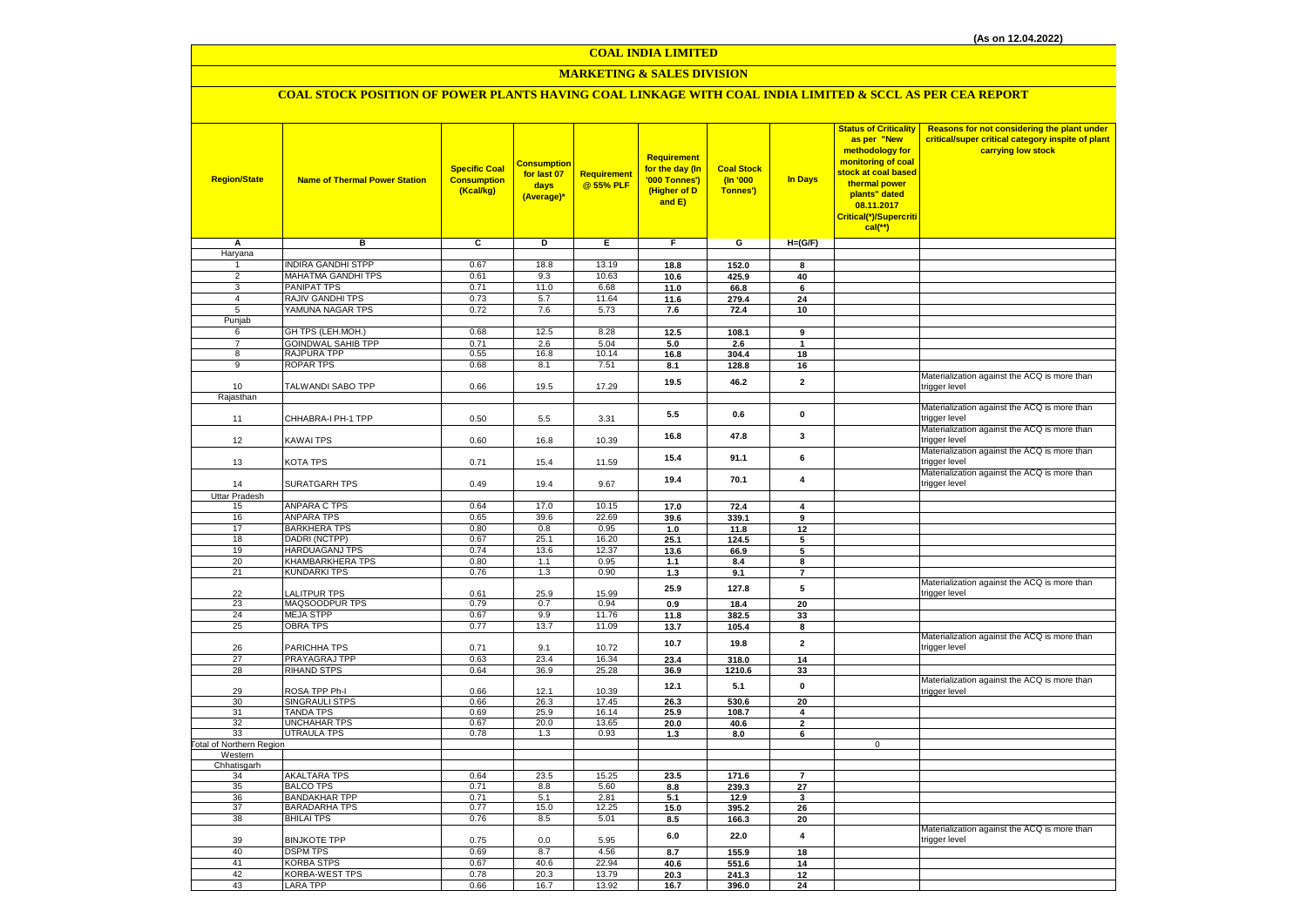### **MARKETING & SALES DIVISION**

### **COAL STOCK POSITION OF POWER PLANTS HAVING COAL LINKAGE WITH COAL INDIA LIMITED & SCCL AS PER CEA REPORT**

| <b>Region/State</b>        | <b>Name of Thermal Power Station</b>   | <b>Specific Coal</b><br><b>Consumption</b><br>(Kcal/kg) | <mark>Consumption</mark><br>for last 07<br>days<br>(Average)* | <b>Requirement</b><br>@ 55% PLF | <b>Requirement</b><br>for the day (In<br>'000 Tonnes')<br>(Higher of D<br>and E) | <b>Coal Stock</b><br>(In '000<br>Tonnes') | <b>In Days</b>          | <b>Status of Criticality</b><br>as per "New<br>methodology for<br>monitoring of coal<br>stock at coal based<br>thermal power<br>plants" dated<br>08.11.2017<br>Critical(*)/Supercriti<br>$cal$ (**) | Reasons for not considering the plant under<br>critical/super critical category inspite of plant<br>carrying low stock |
|----------------------------|----------------------------------------|---------------------------------------------------------|---------------------------------------------------------------|---------------------------------|----------------------------------------------------------------------------------|-------------------------------------------|-------------------------|-----------------------------------------------------------------------------------------------------------------------------------------------------------------------------------------------------|------------------------------------------------------------------------------------------------------------------------|
| А                          | в                                      | c                                                       | Þ                                                             | Е                               | F                                                                                | G                                         | $H=(G/F)$               |                                                                                                                                                                                                     |                                                                                                                        |
| 44                         | <b>NAWAPARA TPP</b>                    | 0.79                                                    | 0.0                                                           | 6.28                            | 6.3                                                                              | 1.6                                       | 0                       |                                                                                                                                                                                                     | Materialization against the ACQ is more than                                                                           |
|                            |                                        |                                                         |                                                               |                                 |                                                                                  |                                           |                         |                                                                                                                                                                                                     | trigger level                                                                                                          |
| 45                         | <b>PATHADI TPP</b>                     | 0.65                                                    | 6.5                                                           | 5.18                            | 6.5                                                                              | 83.4                                      | 13                      |                                                                                                                                                                                                     |                                                                                                                        |
| 46                         | SIPAT STPS                             | 0.68                                                    | 27.6                                                          | 26.62                           | 27.6                                                                             | 592.2                                     | 21                      |                                                                                                                                                                                                     |                                                                                                                        |
| 47                         | <b>TAMNAR TPP</b>                      | 0.84                                                    | 33.5                                                          | 26.52                           | 33.5                                                                             | 163.7                                     | 5                       |                                                                                                                                                                                                     | Materialization against the ACQ is more than<br>trigger level                                                          |
|                            |                                        |                                                         |                                                               |                                 | 21.7                                                                             | 187.9                                     | 9                       |                                                                                                                                                                                                     | Materialization against the ACQ is more than                                                                           |
| 48<br>Gujarat              | <b>JCHPINDA TPP</b>                    | 0.75                                                    | 21.7                                                          | 14.22                           |                                                                                  |                                           |                         |                                                                                                                                                                                                     | trigger level                                                                                                          |
|                            |                                        |                                                         |                                                               |                                 |                                                                                  |                                           |                         |                                                                                                                                                                                                     | Materialization against the ACQ is more than                                                                           |
| 49                         | <b>GANDHI NAGAR TPS</b>                | 0.69                                                    | 9.5                                                           | 5.71                            | 9.5                                                                              | 102.2                                     | 11                      |                                                                                                                                                                                                     | trigger level                                                                                                          |
| 50                         | SABARMATI (D-F STATIONS)               | 0.57                                                    | 4.7                                                           | 2.74                            | 4.7                                                                              | 30.4                                      | #REF!                   |                                                                                                                                                                                                     |                                                                                                                        |
| 51                         | UKAI TPS                               | 0.67                                                    | 15.2                                                          | 9.85                            | 15.2                                                                             | 75.2                                      | 5                       |                                                                                                                                                                                                     | Materialization against the ACQ is more than<br>trigger level                                                          |
| 52                         | <b>WANAKBORI TPS</b>                   | 0.67                                                    | 26.5                                                          | 20.22                           | 26.5                                                                             | 114.7                                     | 4                       |                                                                                                                                                                                                     | Materialization against the ACQ is more than<br>trigger level                                                          |
| Madhya Pradesh             |                                        |                                                         |                                                               |                                 |                                                                                  |                                           |                         |                                                                                                                                                                                                     |                                                                                                                        |
| 53                         | AMARKANTAK EXT TPS                     | 0.65                                                    | 3.1                                                           | 1.80                            | 3.1                                                                              | 47.6                                      | 16                      |                                                                                                                                                                                                     |                                                                                                                        |
| 54<br>55                   | <b>ANUPPUR TPP</b><br><b>BINA TPS</b>  | 0.65<br>0.74                                            | 16.3<br>6.6                                                   | 10.31<br>4.88                   | 16.3<br>6.6                                                                      | 332.0<br>37.0                             | 20<br>6                 |                                                                                                                                                                                                     |                                                                                                                        |
|                            |                                        |                                                         |                                                               |                                 |                                                                                  |                                           |                         |                                                                                                                                                                                                     | Materialization against the ACQ is more than                                                                           |
| 56                         | GADARWARA TPP                          | 0.66                                                    | 19.4                                                          | 13.93                           | 19.4                                                                             | 70.1                                      | $\overline{\mathbf{4}}$ |                                                                                                                                                                                                     | trigger level<br>Materialization against the ACQ is more than                                                          |
| 57                         | KHARGONE STPP                          | 0.60                                                    | 10.4                                                          | 10.45                           | 10.4                                                                             | 196.9                                     | 19                      |                                                                                                                                                                                                     | trigger level                                                                                                          |
| 58                         | SANJAY GANDHI TPS                      | 0.82                                                    | 14.7                                                          | 14.57                           | 14.7                                                                             | 25.9                                      | $\overline{\mathbf{2}}$ |                                                                                                                                                                                                     | Non payment of dues                                                                                                    |
| 59                         | SATPURA TPS                            | 0.67                                                    | 7.5                                                           | 11.79                           | 11.8                                                                             | 40.1                                      | 3                       |                                                                                                                                                                                                     | Non Payment of Dues                                                                                                    |
| 60<br>61                   | <b>SEIONI TPP</b><br>SHREE SINGAJI TPP | 0.64<br>0.71                                            | 9.8<br>26.6                                                   | 5.06<br>23.50                   | 9.8<br>26.6                                                                      | 71.4<br>123.8                             | $\overline{7}$<br>5     |                                                                                                                                                                                                     | Non Payment of Dues                                                                                                    |
| 62                         | <b>VINDHYACHAL STPS</b>                | 0.69                                                    | 63.2                                                          | 43.60                           | 63.2                                                                             | 1598.2                                    | 25                      |                                                                                                                                                                                                     |                                                                                                                        |
| Maharashtra                |                                        |                                                         |                                                               |                                 |                                                                                  |                                           |                         |                                                                                                                                                                                                     |                                                                                                                        |
|                            |                                        |                                                         |                                                               |                                 | 19.0                                                                             | 70.9                                      | $\overline{\mathbf{4}}$ |                                                                                                                                                                                                     | Materialization against the ACQ is more than                                                                           |
| 63<br>64                   | AMRAVATI TPS<br><b>BHUSAWAL TPS</b>    | 0.62<br>0.72                                            | 19.0<br>16.2                                                  | 11.07<br>11.44                  | 16.2                                                                             | 23.0                                      | $\mathbf{1}$            |                                                                                                                                                                                                     | trigger level<br>Non payment of dues                                                                                   |
| 65                         | <b>BUTIBORI TPP</b>                    | 0.67                                                    | 0.0                                                           | 5.31                            | 5.3                                                                              | 59.7                                      | 11                      |                                                                                                                                                                                                     |                                                                                                                        |
| 66                         | CHANDRAPUR(MAHARASHTRA) STPS           | 0.78                                                    | 43.3                                                          | 30.17                           | 43.3                                                                             | 317.8                                     | $\overline{7}$          |                                                                                                                                                                                                     | Non payment of dues                                                                                                    |
|                            |                                        |                                                         |                                                               |                                 | 5.9                                                                              | 3.8                                       | $\mathbf{1}$            |                                                                                                                                                                                                     | Materialization against the ACQ is more than                                                                           |
| 67                         | DAHANU TPS                             | 0.62                                                    | 5.9                                                           | 4.09                            |                                                                                  |                                           |                         |                                                                                                                                                                                                     | trigger level                                                                                                          |
| 68                         | DHARIWAL TPP                           | 0.67                                                    | 8.4                                                           | 5.34                            | 8.4                                                                              | 75.8                                      | 9                       |                                                                                                                                                                                                     | Materialization against the ACQ is more than<br>trigger level                                                          |
| 69                         | <b>GMR WARORA TPS</b>                  | 0.67                                                    | 6.0                                                           | 5.29                            | 6.0                                                                              | 42.6                                      | $\overline{7}$          |                                                                                                                                                                                                     | Materialization against the ACQ is more than<br>trigger level                                                          |
| 70                         | KHAPARKHEDA TPS                        | 0.89                                                    | 21.6                                                          | 15.72                           | 21.6                                                                             | 136.9                                     | 6                       |                                                                                                                                                                                                     |                                                                                                                        |
| 71<br>72                   | KORADI TPS<br><b>MAUDA TPS</b>         | 0.76<br>0.70                                            | 24.5<br>34.3                                                  | 22.08<br>21.29                  | 24.5<br>34.3                                                                     | 63.7<br>69.8                              | 3<br>$\mathbf{2}$       |                                                                                                                                                                                                     | Non payment of dues                                                                                                    |
| 73                         | <b>NASIK TPS</b>                       | 0.81                                                    | 6.9                                                           | 6.72                            | 6.9                                                                              | 18.0                                      | 3                       |                                                                                                                                                                                                     | Non payment of dues                                                                                                    |
| 74                         | PARAS TPS                              | 0.74                                                    | 7.5                                                           | 4.90                            | 7.5                                                                              | 40.3                                      | 5                       |                                                                                                                                                                                                     | Non payment of dues                                                                                                    |
| 75                         | <b>PARLITPS</b>                        | 0.67                                                    | 7.4                                                           | 6.65                            | 7.4                                                                              | 10.7                                      | $\mathbf{1}$            |                                                                                                                                                                                                     | Non payment of dues                                                                                                    |
| 76                         | <b>SOLAPUR STPS</b>                    | 0.56                                                    | 10.7                                                          | 9.73                            | 10.7                                                                             | 33.1                                      | 3                       |                                                                                                                                                                                                     | Materialization against the ACQ is more than<br>trigger level                                                          |
| 77                         | <b>TIRORA TPS</b>                      | 0.66                                                    | 47.2                                                          | 28.73                           | 47.2                                                                             | 206.9                                     | $\overline{\mathbf{4}}$ |                                                                                                                                                                                                     | Materialization against the ACQ is more than<br>trigger level                                                          |
| 78                         | WARDHA WARORA TPP                      | 0.66                                                    | 5.6                                                           | 4.71                            | 5.6                                                                              | 141.4                                     | 25                      |                                                                                                                                                                                                     |                                                                                                                        |
| otal of Western Region     |                                        |                                                         |                                                               |                                 |                                                                                  |                                           |                         | $\mathbf 0$                                                                                                                                                                                         |                                                                                                                        |
| Southern<br>Andhra Pradesh |                                        |                                                         |                                                               |                                 |                                                                                  |                                           |                         |                                                                                                                                                                                                     |                                                                                                                        |
|                            | DAMODARAM SANJEEVAIAH TPS              |                                                         |                                                               |                                 | 13.8                                                                             | 27.8                                      | $\mathbf{2}$            |                                                                                                                                                                                                     | Materialization against the ACQ is more than<br>trigger level                                                          |
| 79                         |                                        | 0.66                                                    | 13.5                                                          | 13.85                           | 30.5                                                                             | 55.7                                      | $\mathbf{2}$            |                                                                                                                                                                                                     | Materialization against the ACQ is more than                                                                           |
| 80<br>81                   | Dr. N.TATA RAO TPS<br>PAINAMPURAM TPP  | 0.77<br>0.59                                            | 30.5<br>18.7                                                  | 17.90<br>10.21                  | 18.7                                                                             | 123.1                                     | $\overline{7}$          |                                                                                                                                                                                                     | trigger level                                                                                                          |
|                            |                                        |                                                         |                                                               |                                 |                                                                                  |                                           |                         |                                                                                                                                                                                                     |                                                                                                                        |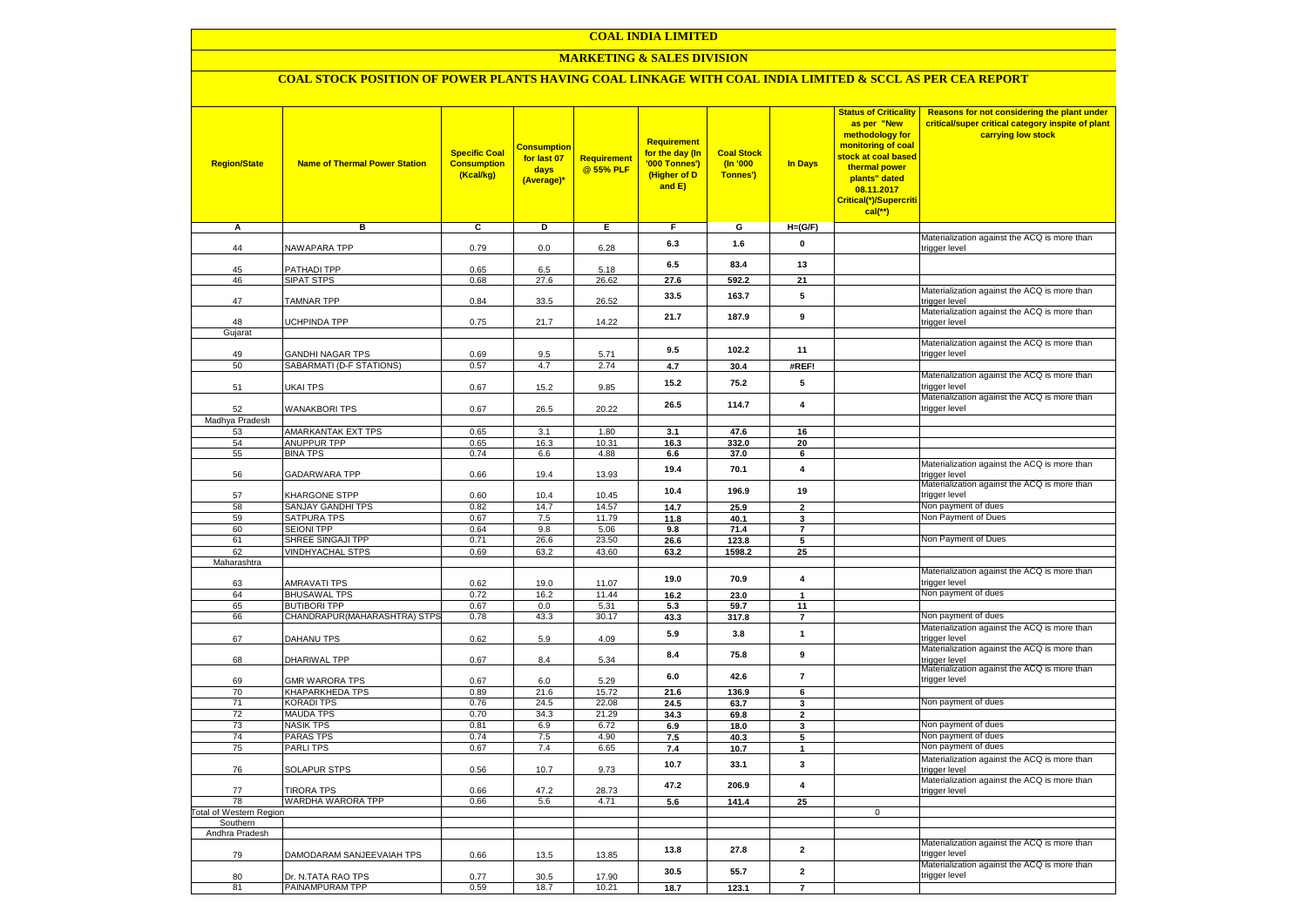### **MARKETING & SALES DIVISION**

# **COAL STOCK POSITION OF POWER PLANTS HAVING COAL LINKAGE WITH COAL INDIA LIMITED & SCCL AS PER CEA REPORT**

| <b>Region/State</b>                        | <b>Name of Thermal Power Station</b>          | <b>Specific Coal</b><br><b>Consumption</b><br>(Kcal/kg) | <b>Consumption</b><br>for last 07<br>days<br>(Average)* | <b>Requirement</b><br>@ 55% PLF | Requirement<br>for the day (In<br>'000 Tonnes')<br>(Higher of D<br>and E) | <b>Coal Stock</b><br>$($ ln '000<br>Tonnes') | In Days                 | <b>Status of Criticality</b><br>as per "New<br>methodology for<br>monitoring of coal<br>stock at coal based<br>thermal power<br>plants" dated<br>08.11.2017<br>Critical(*)/Supercriti<br>$cal$ (**) | Reasons for not considering the plant under<br>critical/super critical category inspite of plant<br>carrying low stock |
|--------------------------------------------|-----------------------------------------------|---------------------------------------------------------|---------------------------------------------------------|---------------------------------|---------------------------------------------------------------------------|----------------------------------------------|-------------------------|-----------------------------------------------------------------------------------------------------------------------------------------------------------------------------------------------------|------------------------------------------------------------------------------------------------------------------------|
| A                                          | в                                             | c                                                       | D                                                       | Е                               | F.                                                                        | G                                            | $H=(G/F)$               |                                                                                                                                                                                                     |                                                                                                                        |
| 82                                         | RAYALASEEMA TPS                               | 0.76                                                    | 20.3                                                    | 16.60                           | 20.3                                                                      | 36.0                                         | $\mathbf{2}$            |                                                                                                                                                                                                     | Materialization against the ACQ is more than<br>trigger level                                                          |
| 83                                         | SIMHADRI                                      | 0.78                                                    | 32.2                                                    | 20.54                           | 32.2                                                                      | 194.9                                        | 6                       |                                                                                                                                                                                                     |                                                                                                                        |
|                                            |                                               |                                                         |                                                         |                                 | 16.8                                                                      | 0.1                                          | $\pmb{0}$               |                                                                                                                                                                                                     | Materialization against the ACQ is more than                                                                           |
| 84                                         | <b>SGPL TPP</b>                               | 0.53                                                    | 16.8                                                    | 9.26                            |                                                                           |                                              |                         |                                                                                                                                                                                                     | trigger level                                                                                                          |
| 85<br>Karnataka                            | <b>VIZAG TPP</b>                              | 0.67                                                    | 6.5                                                     | 9.20                            | 9.2                                                                       | 33.8                                         | $\overline{\mathbf{4}}$ |                                                                                                                                                                                                     |                                                                                                                        |
|                                            |                                               |                                                         |                                                         |                                 |                                                                           |                                              |                         |                                                                                                                                                                                                     | Materialization against the ACQ is more than                                                                           |
| 86                                         | <b>BELLARY TPS</b>                            | 0.63                                                    | 12.7                                                    | 14.23                           | 14.2                                                                      | 43.5                                         | 3                       |                                                                                                                                                                                                     | trigger level                                                                                                          |
| 87                                         | KUDGI STPP                                    | 0.63                                                    | 21.5                                                    | 19.90                           | 21.5                                                                      | 77.5                                         | 4                       |                                                                                                                                                                                                     | Materialization against the ACQ is more than<br>trigger level                                                          |
| 88                                         | <b>RAICHUR TPS</b>                            | 0.66                                                    | 17.1                                                    | 14.98                           | 17.1                                                                      | 25.8                                         | $\overline{2}$          |                                                                                                                                                                                                     | Materialization against the ACQ is more than<br>trigger level                                                          |
| 89                                         | <b>YERMARUS TPP</b>                           | 0.62                                                    | 15.0                                                    | 13.09                           | 15.0                                                                      | 25.3                                         | $\overline{2}$          |                                                                                                                                                                                                     | Materialization against the ACQ is more than                                                                           |
| <b>Tamil Nadu</b>                          |                                               |                                                         |                                                         |                                 |                                                                           |                                              |                         |                                                                                                                                                                                                     | trigger level                                                                                                          |
| 90                                         | <b>METTUR TPS</b>                             | 0.81                                                    | 14.1                                                    | 8.98                            | 14.1                                                                      | 6.8                                          | $\mathbf 0$             |                                                                                                                                                                                                     | Materialization against the ACQ is more than<br>trigger level                                                          |
| 91                                         | METTUR TPS - II                               | 0.78                                                    | 7.1                                                     | 6.16                            | 7.1                                                                       | 18.5                                         | 3                       |                                                                                                                                                                                                     | Materialization against the ACQ is more than<br>trigger level                                                          |
| 92                                         | <b>VORTH CHENNAI TPS</b>                      | 0.82                                                    | 29.5                                                    | 19.78                           | 29.5                                                                      | 67.9                                         | $\mathbf{2}$            |                                                                                                                                                                                                     | Materialization against the ACQ is more than<br>trigger level                                                          |
| 93                                         | <b>TUTICORIN TPS</b>                          | 0.96                                                    | 9.2                                                     | 13.31                           | 13.3                                                                      | 23.8                                         | $\mathbf{2}$            |                                                                                                                                                                                                     | Materialization against the ACQ is more than<br>trigger level                                                          |
| 94                                         | <b>VALLUR TPP</b>                             | 0.72                                                    | 24.5                                                    | 14.26                           | 24.5                                                                      | 130.9                                        | $5\overline{)}$         |                                                                                                                                                                                                     |                                                                                                                        |
| Telangana                                  |                                               |                                                         |                                                         |                                 |                                                                           |                                              |                         |                                                                                                                                                                                                     |                                                                                                                        |
| 95                                         | <b>BHADRADRI TPP</b>                          | 0.69                                                    | 14.1                                                    | 9.83                            | 14.1                                                                      | 76.4                                         | 5                       |                                                                                                                                                                                                     |                                                                                                                        |
| 96<br>97                                   | KAKATIYA TPS<br>KOTHAGUDEM TPS (NEW)          | 0.57<br>0.64                                            | 9.7<br>14.1                                             | 8.33<br>8.46                    | 9.7<br>14.1                                                               | 134.5<br>99.3                                | 14<br>$\overline{7}$    |                                                                                                                                                                                                     |                                                                                                                        |
| 98                                         | KOTHAGUDEM TPS (STAGE-7)                      | 0.50                                                    | 9.5                                                     | 5.23                            | 9.5                                                                       | 61.6                                         | 6                       |                                                                                                                                                                                                     |                                                                                                                        |
| 99                                         | <b>RAMAGUNDEM STPS</b>                        | 0.62                                                    | 31.5                                                    | 21.33                           | 31.5                                                                      | 208.0                                        | $\overline{7}$          |                                                                                                                                                                                                     |                                                                                                                        |
| 100                                        | RAMAGUNDEM-B TPS                              | 0.77                                                    | 0.7                                                     | 0.64                            | 0.7                                                                       | 9.5                                          | 13                      |                                                                                                                                                                                                     |                                                                                                                        |
| 101                                        | <b>SINGARENI TPP</b>                          | 0.58                                                    | 15.3                                                    | 9.12                            | 15.3                                                                      | 123.1                                        | 8                       |                                                                                                                                                                                                     |                                                                                                                        |
| <b>Fotal of Southern Region</b><br>Eastern |                                               |                                                         |                                                         |                                 |                                                                           |                                              |                         | $\mathbf 0$                                                                                                                                                                                         |                                                                                                                        |
| Bihar                                      |                                               |                                                         |                                                         |                                 |                                                                           |                                              |                         |                                                                                                                                                                                                     |                                                                                                                        |
| 102                                        | <b>BARAUNI TPS</b>                            | 0.63                                                    | 4.0                                                     | 5.90                            | 5.9                                                                       | 122.6                                        | 21                      |                                                                                                                                                                                                     |                                                                                                                        |
| 103                                        | <b>BARHI</b>                                  | 0.67                                                    | 8.7                                                     | 5.84                            | 8.7                                                                       | 119.5                                        | 14                      |                                                                                                                                                                                                     |                                                                                                                        |
| 104                                        | <b>BARH II</b>                                | 0.67                                                    | 17.3                                                    | 11.67                           | 17.3                                                                      | 239.1                                        | 14                      |                                                                                                                                                                                                     |                                                                                                                        |
| 105                                        | KAHALGAON TPS                                 | 0.80                                                    | 29.2                                                    | 24.62                           | 29.2                                                                      | 246.1                                        | 8                       |                                                                                                                                                                                                     | Materialization against the ACQ is more than<br>trigger level<br>Materialization against the ACQ is more than          |
| 106                                        | MUZAFFARPUR TPS                               | 0.77                                                    | 5.1                                                     | 3.95                            | 5.1                                                                       | 76.9                                         | 15                      |                                                                                                                                                                                                     | trigger level                                                                                                          |
| 107<br>108                                 | <b>NABINAGAR STPP</b><br><b>NABINAGAR TPP</b> | 0.58<br>0.69                                            | 17.8<br>15.6                                            | 10.14<br>9.06                   | 17.8<br>15.6                                                              | 269.1<br>71.3                                | 15<br>5                 |                                                                                                                                                                                                     |                                                                                                                        |
| Jharkhand                                  |                                               |                                                         |                                                         |                                 |                                                                           |                                              |                         |                                                                                                                                                                                                     |                                                                                                                        |
| 109                                        | BOKARO TPS `A` EXP                            | 0.57                                                    | 5.5                                                     | 3.78                            | 5.5                                                                       | 244.4                                        | 45                      |                                                                                                                                                                                                     |                                                                                                                        |
| 110                                        | CHANDRAPURA(DVC) TPS                          | 0.61                                                    | 7.2                                                     | 4.06                            | 7.2                                                                       | 153.5                                        | 21                      |                                                                                                                                                                                                     |                                                                                                                        |
| 111                                        | <b>JOJOBERA TPS</b>                           | 0.69                                                    | 3.3                                                     | 2.18                            | 3.3                                                                       | 62.5                                         | 19                      |                                                                                                                                                                                                     |                                                                                                                        |
| 112                                        | KODARMA TPP                                   | 0.62                                                    | 12.4                                                    | 8.23                            | 12.4                                                                      | 156.8                                        | 13                      |                                                                                                                                                                                                     | Materialization against the ACQ is more than                                                                           |
| 113                                        | <b>MAHADEV PRASAD STPP</b>                    | 0.70                                                    | 5.6                                                     | 5.01                            | 5.6                                                                       | 33.2                                         | 6                       |                                                                                                                                                                                                     | trigger level                                                                                                          |
| 114                                        | <b>MAITHON RB TPP</b>                         | 0.64                                                    | 13.9                                                    | 8.89                            | 13.9                                                                      | 285.6                                        | 21                      |                                                                                                                                                                                                     | Materialization against the ACQ is more than                                                                           |
| 115                                        | <b>TENUGHAT TPS</b>                           | 0.75                                                    | 5.6                                                     | 4.16                            | 5.6                                                                       | 47.5                                         | 9                       |                                                                                                                                                                                                     | trigger level                                                                                                          |
| Odisha<br>116                              | <b>DARLIPALI STPS</b>                         | 0.71                                                    | 27.0                                                    | 14.95                           | 27.0                                                                      | 357.8                                        | 13                      |                                                                                                                                                                                                     |                                                                                                                        |
| 117                                        | <b>DERANG TPP</b>                             | 0.70                                                    | 14.7                                                    | 11.10                           | 14.7                                                                      | 1222.2                                       | 83                      |                                                                                                                                                                                                     |                                                                                                                        |
| 118                                        | <b>IB VALLEY TPS</b>                          | 0.83                                                    | 17.4                                                    | 19.16                           | 19.2                                                                      | 305.5                                        | 16                      |                                                                                                                                                                                                     |                                                                                                                        |
|                                            |                                               |                                                         |                                                         |                                 | 18.0                                                                      | 62.3                                         | 3                       |                                                                                                                                                                                                     | Materialization against the ACQ is more than                                                                           |
| 119                                        | KAMALANGA TPS                                 | 0.72                                                    | 18.0                                                    | 10.02                           |                                                                           |                                              |                         |                                                                                                                                                                                                     | trigger level                                                                                                          |